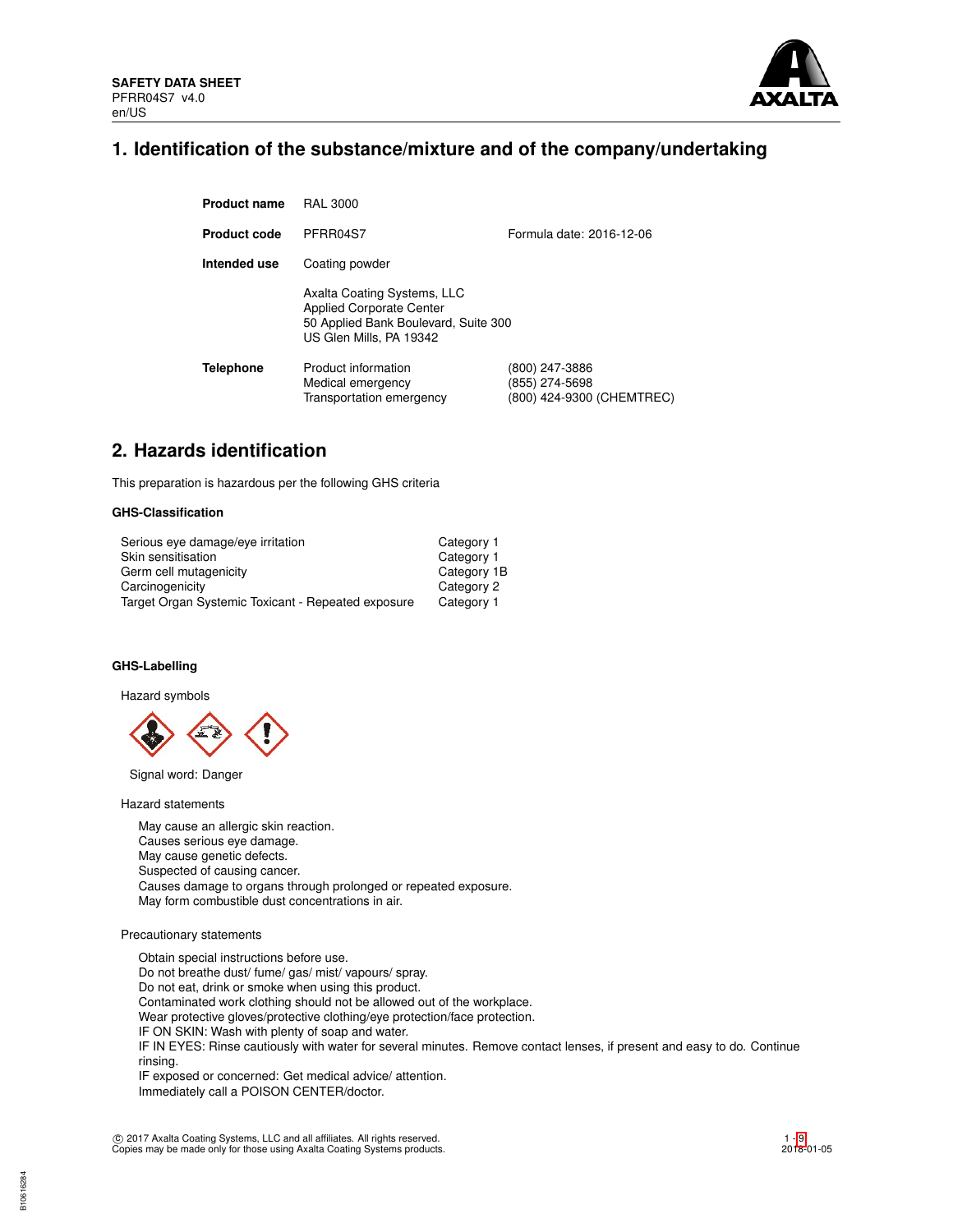

Specific treatment (see supplemental first aid instructions on this label). If skin irritation or rash occurs: Get medical advice/ attention. Wash contaminated clothing before reuse. Store locked up. Dispose of contents/container in accordance with local regulations.

#### **Other hazards which do not result in classification**

Intentional misuse by deliberately concentrating and inhaling the contents may be harmful or fatal. May form explosible dust-air mixture if dispersed.

**The following percentage of the mixture consists of ingredient(s) with unknown acute toxicity:**

## 0 %

# **3. Composition/information on ingredients**

Mixture of synthetic resins and pigments

## **Components**

| CAS-No.    | Chemical name                                 | Concentration |
|------------|-----------------------------------------------|---------------|
| 2451-62-9  | 1,3,5-triglycidyl isocyanurate                | $4 - 15%$     |
| 13463-67-7 | Titanium dioxide                              | 1.8%          |
| 74336-55-3 | Pyrazolo[5,1-b]quinazolin-9(1h)-one, 2-methyl | $0.0 - 0.1\%$ |

Any concentration shown as a range is due to batch variation. Non-regulated ingredients 90 - 100% OSHA Hazardous: Yes

# **4. First aid measures**

#### **Eye contact**

Remove contact lenses. Irrigate copiously with clean, fresh water for at least 15 minutes, holding the eyelids apart. Seek medical advice.

#### **Skin contact**

Do NOT use solvents or thinners. Take off contaminated clothing and shoes immediately. Wash skin thoroughly with soap and water or use recognized skin cleanser. If skin irritation persists, call a physician.

#### **Inhalation**

Avoid breathing dust. Inhalation of dust may cause shortness of breath, tightness of the chest, a sore throat and cough. Move to fresh air. If breathing is irregular or stopped, administer artificial respiration. If symptoms persist, call a physician.

#### **Ingestion**

If swallowed, seek medical advice immediately and show this safety data sheet (SDS) or product label.

### **Most Important Symptoms/effects, acute and delayed**

## **Inhalation**

Dust generated from this product may be irritating to the respiratory tract.

# **Ingestion**

May result in gastrointestinal distress.

**Skin or eye contact**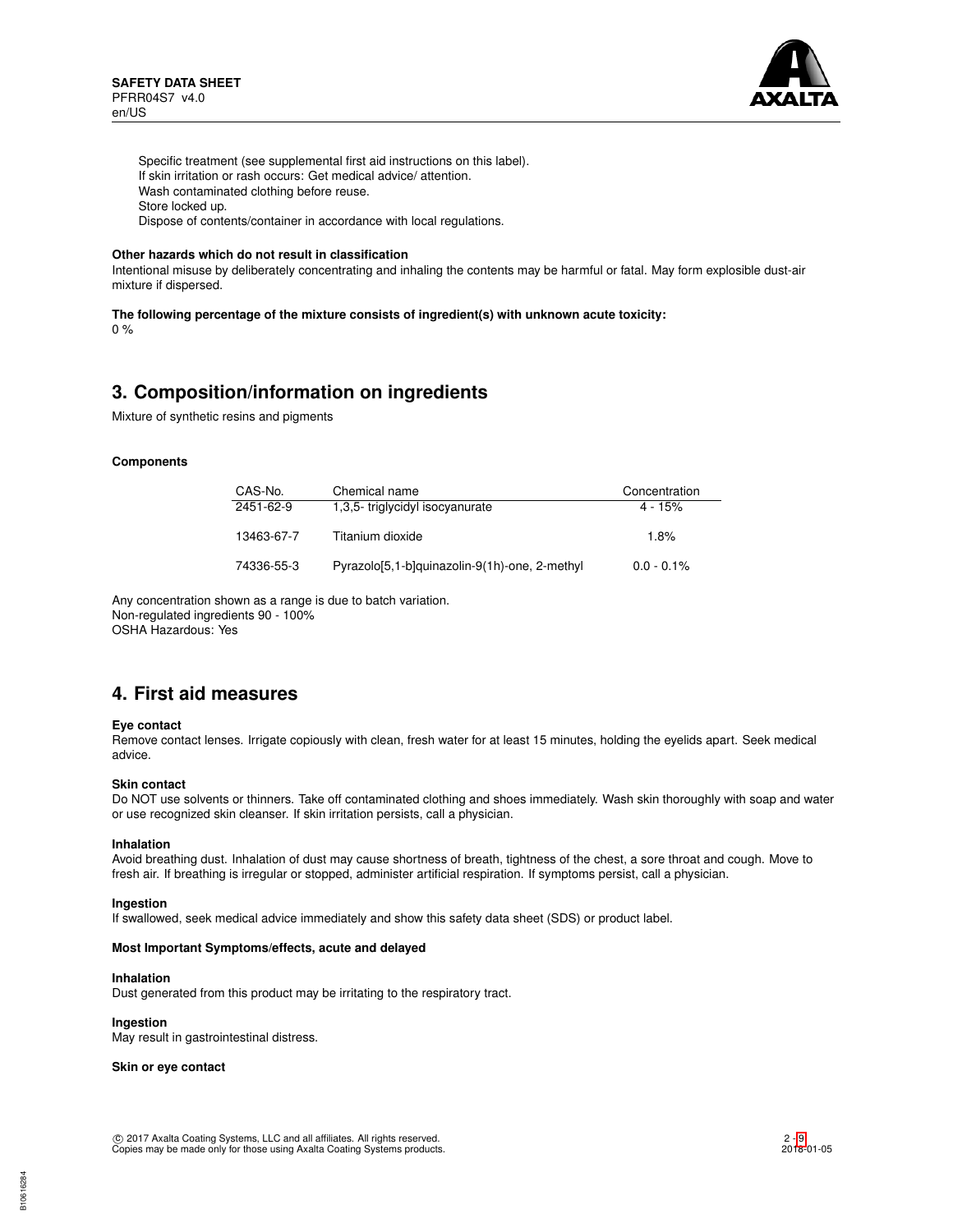

Dust generated from this product may cause irritation of the eyes. Repeated or prolonged contact may cause skin irritation with discomfort and dermatitis.

## **Indication of Immediate medical attention and special treatment needed if necessary**

No data available on the product. See section 3 and 11 for hazardous ingredients found in the product.

# **5. Firefighting measures**

#### **Suitable extinguishing media**

Water sprayDry chemical

### **Extinguishing media which shall not be used for safety reasons**

High volume water jet

#### **Hazardous combustion products**

CO, CO2, smoke, and oxides of any heavy metals that are reported in "Composition, Information on Ingredients" section.

#### **Fire and Explosion Hazards**

The product is not flammable. The product itself does not burn.

#### **Special Protective Equipment and Fire Fighting Procedures**

Full protective flameproof clothing should be worn as appropriate. Wear self-contained breathing apparatus for firefighting if necessary. In the event of fire, cool tanks with water spray. Do not allow run-off from fire fighting to enter public sewer systems or public waterways.

# **6. Accidental release measures**

#### **Procedures for cleaning up spills or leaks**

Sweep up material and dispose of properly. Avoid breathing any dust that might be generated. Spills of fine material should be cleaned using gentle sweeping or vacuuming. Cleaning methods (e.g. compressed air) which can generate potentially combustible dust clouds should not be used.

#### **Environmental precautions**

Do not let product enter drains. Notify the respective authorities in accordance with local law in the case of contamination of rivers, lakes or waste water systems.

# **7. Handling and storage**

#### **Precautions for safe handling**

Observe label precautions. Close container after each use. Do not transfer contents to unlabeled containers. Wash thoroughly after handling and before eating or smoking. Precautions should be taken to prevent the formation of dusts in concentrations above flammable, explosive or occupational exposure limits. Keep away from open flames, hot surfaces and sources of ignition. Electrical equipment and lighting should be protected to appropriate standards to prevent dust coming into contact with hot surfaces, sparks or other ignition sources. If material is a coating: do not sand, flame cut, braze or weld dry coating without a NIOSH approved air purifying respirator with particulate filters or appropriate ventilation, and gloves. Combustible dust clouds may be created where operations produce fine material (dust). Avoid formation of significant deposits of material as they may become airborne and form combustible dust clouds. Build up of fine material should be cleaned using gentle sweeping or vacuuming in accordance with best practices. Cleaning methods (e.g. compressed air) which can generate potentially combustible dust clouds should not be used.

### **Advice on protection against fire and explosion**

Always keep in containers of same material as the original one. Airborne dusts are potentially explosive. Avoid formation of significant deposits of material as they may become airborne and form combustible dust clouds. Handling and processing operations should be conducted in accordance with best practices (e.g.NFPA-654). Never use pressure to empty container: container is not a pressure vessel. The accumulation of contaminated rags may result in spontaneous combustion. Good housekeeping standards and regular safe removal of waste materials will minimize the risks of spontaneous combustion and other fire hazards.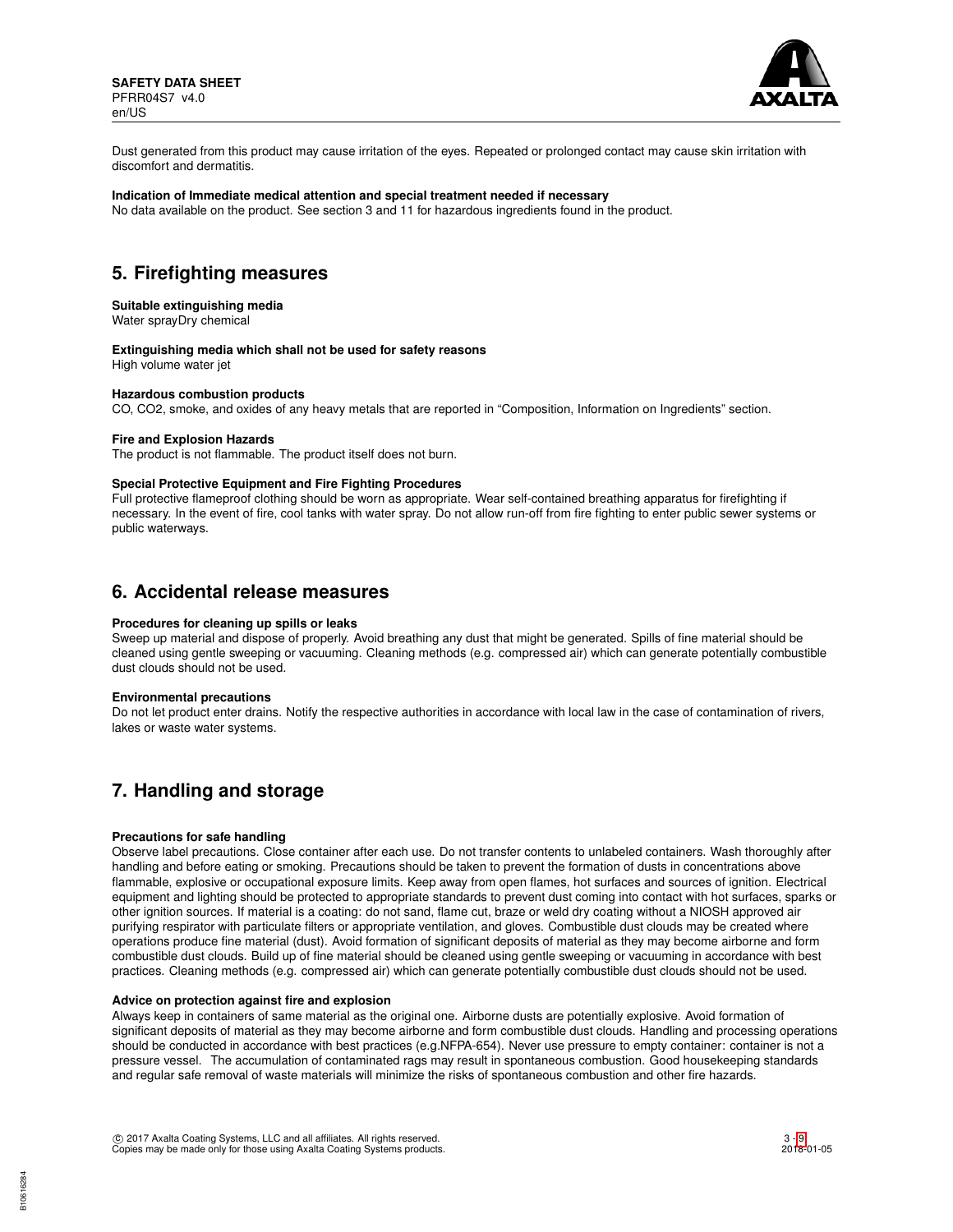

#### **Storage**

#### **Requirements for storage areas and containers**

Observe label precautions. Store in a dry, well ventilated place away from sources of heat, ignition and direct sunlight. No smoking. Prevent unauthorized access. Containers which are opened must be carefully resealed and kept upright to prevent leakage.

#### **Advice on common storage**

Store separately from oxidizing agents and strongly alkaline and strongly acidic materials.

# **8. Exposure controls/personal protection**

### **Engineering controls and work practices**

Do not breathe dust.Provide adequate ventilation.This should be achieved by a good general extraction and -if practically feasible- by the use of a local exhaust ventilation.If these are not sufficient to maintain exposure to dusts below the OEL, suitable respiratory protection must be worn.

#### **National occupational exposure limits**

| CAS-No.    | Chemical name                  | Source Time   | Type       | Value                  | Note              |
|------------|--------------------------------|---------------|------------|------------------------|-------------------|
| 2451-62-9  | 1,3,5-triglycidyl isocyanurate | ACGIH 8 hr    | <b>TWA</b> | $50 \mu g/m3$          |                   |
|            |                                | Dupont 8 & 12 | <b>TWA</b> | $50 \text{ ug/m}$ 3    |                   |
|            |                                | hour          |            |                        |                   |
| 13463-67-7 | Titanium dioxide               | OSHA 8 hr     | <b>TWA</b> | 15 mg/m3               | <b>Total Dust</b> |
|            |                                | Dupont 8 & 12 | <b>TWA</b> | $10 \,\mathrm{mq/m}$ 3 | <b>Total Dust</b> |
|            |                                | hour          |            |                        |                   |
|            |                                | Dupont 8 & 12 | <b>TWA</b> | $5 \,\mathrm{mq/m}$ 3  | Respirable        |
|            |                                | hour          |            |                        | Dust              |
|            |                                |               |            |                        |                   |

#### **Glossary**

- CEIL Ceiling exposure limit<br>STEL Short term exposure l
- STEL Short term exposure limit<br>TL Threshold limits
- TL Threshold limits<br>TLV Threshold Limit
- Threshold Limit Value

TWA Time weighted average

TWAE Time-Weighted Average

#### **Protective equipment**

Personal protective equipment should be worn to prevent contact with eyes, skin or clothing.

#### **Respiratory protection**

Should any dust be generated, it should not be breathed. If a respirator is needed to meet applicable exposure limits, wear a properly fitted air-purifying respirator approved by NIOSH. Follow respirator manufacturer s directions for respirator use. Do not breathe dust. If respirator is required to meet applicable exposure limits, use a NIOSH approved TC-84A respirator in accordance with regulatory requirements (in the US follow OSHA standard 29CFR1910.134) and the respirator manufacturer's directions.

#### **Eye protection**

Desirable in all industrial situations.

**Skin and body protection**

Gloves are recommended

#### **Hygiene measures**

B10616284

Wash skin thoroughly with soap and water or use recognized skin cleanser. Do NOT use solvents or thinners.

#### **Environmental exposure controls**

Do not let product enter drains. For ecological information, refer to Ecological Information Section 12.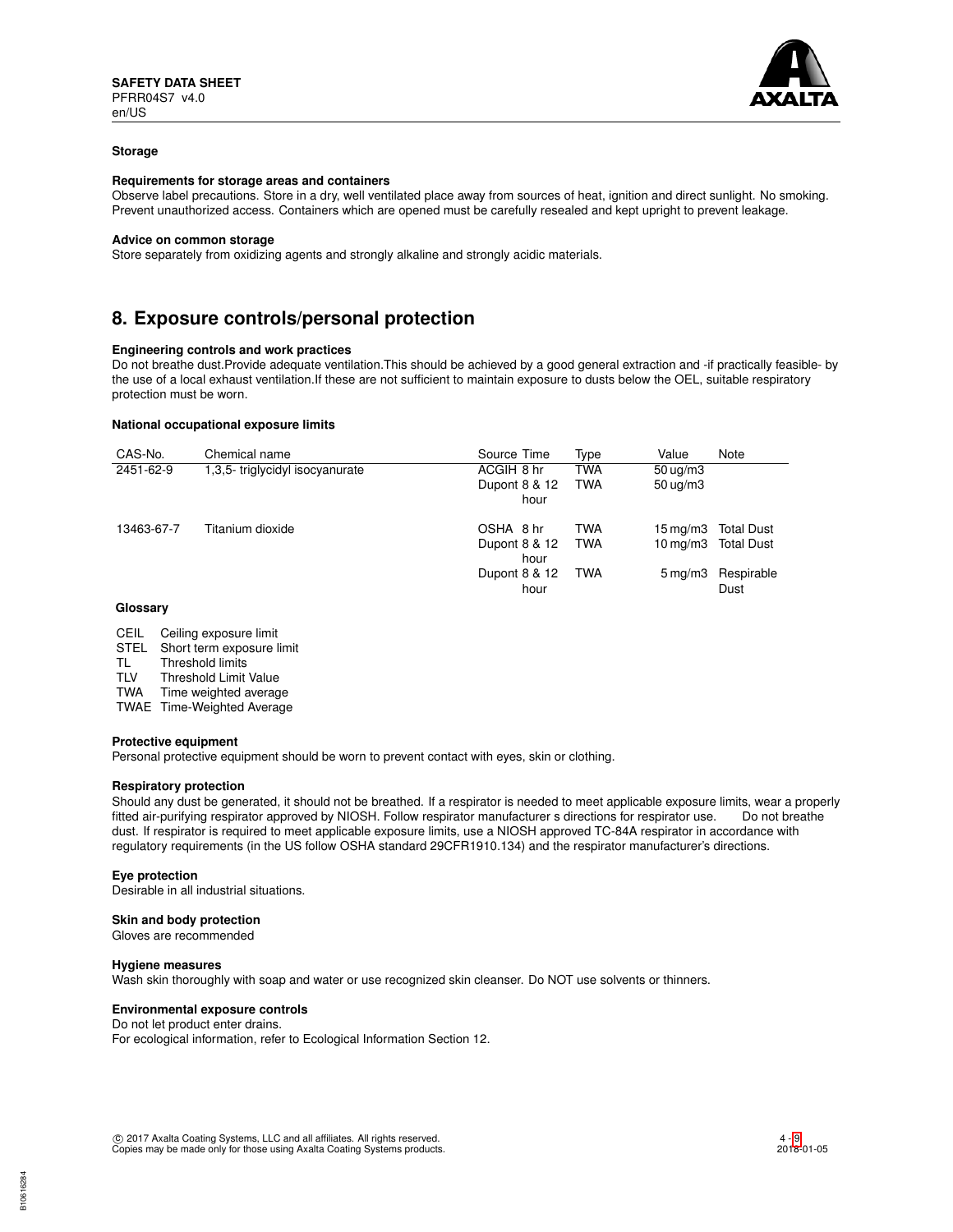

# **9. Physical and chemical properties**

# **Appearance**

**Form:** solid **Colour:** red

| Not applicable.   |               |
|-------------------|---------------|
| Not applicable.   |               |
| Not applicable.   |               |
| Not applicable    |               |
| $0.0$ hPa         |               |
| nil               |               |
| Not applicable.   |               |
| Not applicable.   |               |
| Not applicable.   |               |
| 12.19             |               |
| 1.46              |               |
| 0.03%             |               |
| 0.02%             |               |
| 99.97%            |               |
| 99.98%            |               |
| Not applicable    |               |
| No data available |               |
| 290 °C            | DIN 51794     |
| Not applicable.   |               |
| Not applicable.   | ISO 2431-1993 |
| 0.0               |               |
| 0.0               |               |
|                   |               |

Does not sustain combustion.

\* VOC less exempt (theoretical) and VOC as packaged (theoretical) are based upon the VOC of the packaged material at the point of manufacture.

# **10. Stability and reactivity**

#### **Stability**

Stable

## **Conditions to avoid**

Stable under recommended storage and handling conditions (see section 7).

#### **Materials to avoid**

None reasonably foreseeable.

## **Hazardous decomposition products**

When exposed to high temperatures may produce hazardous decomposition products such as carbon monoxide and dioxide, smoke, oxides of nitrogen.

# **Hazardous Polymerization**

Will not occur.

### **Sensitivity to Static Discharge**

No data available

B10616284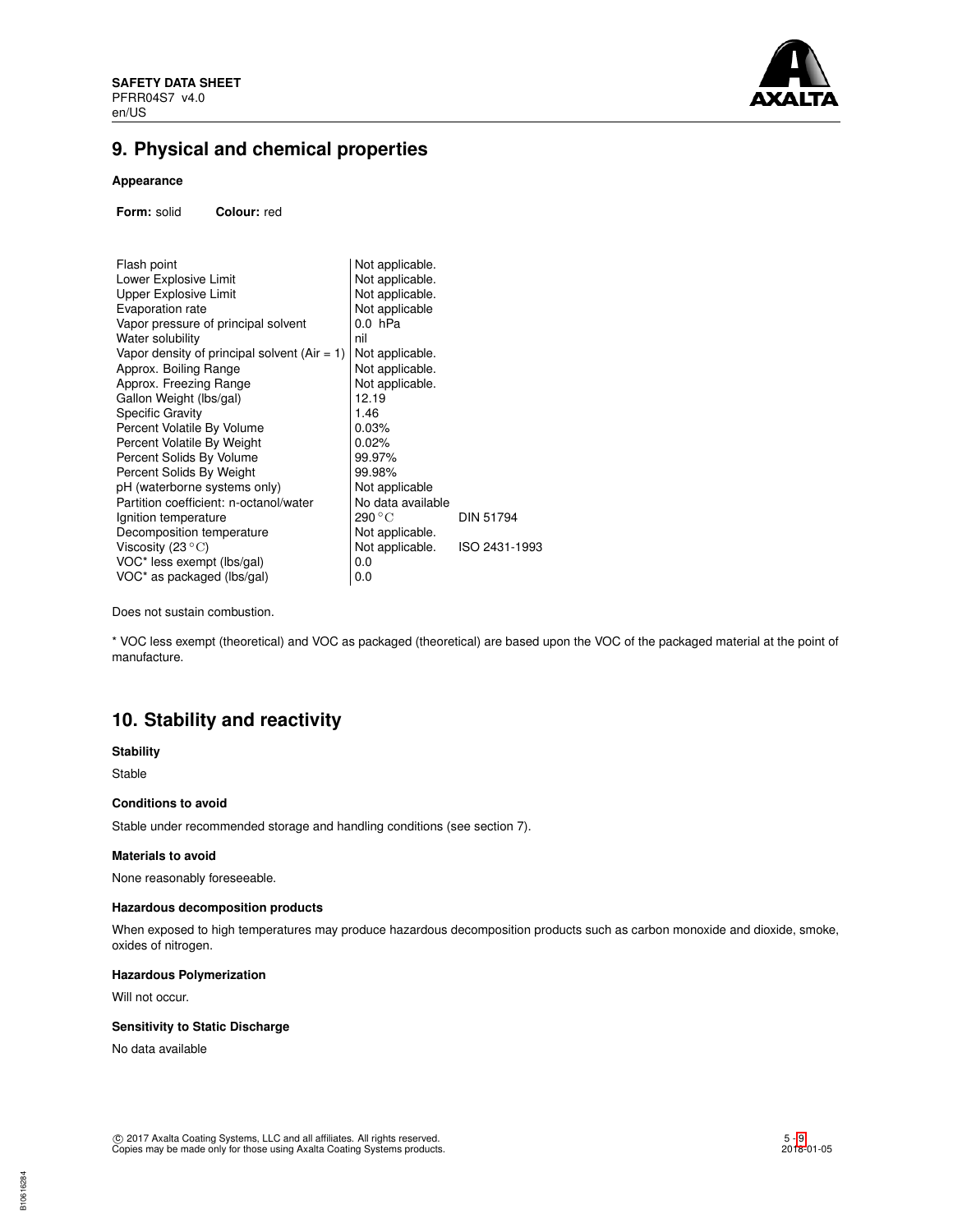

### **Sensitivity to Mechanical Impact**

None known.

# **11. Toxicological information**

#### **Information on likely routes of exposure**

**Inhalation**

Dust generated from this product may be irritating to the respiratory tract.

**Ingestion** May result in gastrointestinal distress.

#### **Skin or eye contact**

Dust generated from this product may cause irritation of the eyes. Repeated or prolonged contact may cause skin irritation with discomfort and dermatitis.

**Delayed and immediate effects and also chronic effects from short and long term exposure:**

**Acute oral toxicity** Not classified according to GHS criteria

**Acute dermal toxicity** not hazardous

**Acute inhalation toxicity** not hazardous

% of unknown composition: 0 %

**Skin corrosion/irritation**

Not classified according to GHS criteria

**Serious eye damage/eye irritation**

1,3,5- triglycidyl isocyanurate Category 1

**Respiratory sensitisation** Not classified according to GHS criteria

**Skin sensitisation**

1,3,5- triglycidyl isocyanurate Category 1 Pyrazolo[5,1-b]quinazolin-9(1h)-one, 2-methyl Category 1B

**Germ cell mutagenicity**

1,3,5- triglycidyl isocyanurate Category 1B

**Carcinogenicity**

Titanium dioxide Category 2

**Toxicity for reproduction**

Not classified according to GHS criteria

**Target Organ Systemic Toxicant - Single exposure** Not classified according to GHS criteria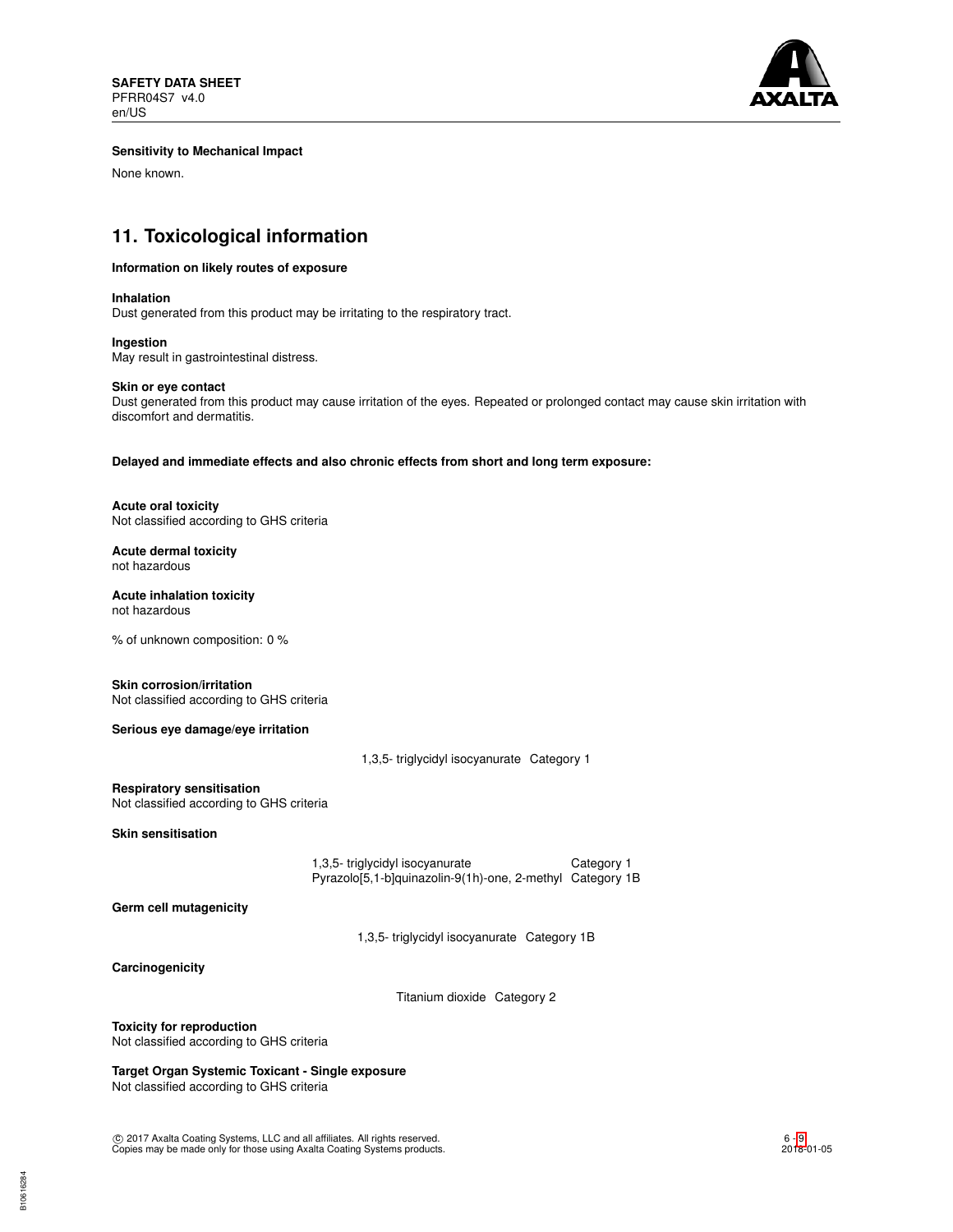

#### **Target Organ Systemic Toxicant - Repeated exposure**

• **Inhalation**

**Respiratory system** Titanium dioxide

## **Aspiration toxicity**

Not classified according to GHS criteria

**Numerical measures of toxicity (acute toxicity estimation (ATE),etc. )** No information available.

#### **Symptoms related to the physical, chemical and toxicological characteristics**

Based on the properties of the epoxy constituent(s) and considering toxicological data on similar preparations, this preparation may be a skin sensitiser and an irritant. Low molecular epoxy constituents are irritating to eyes, mucous membranes and skin. Repeated skin contact may lead to irritation and to sensitization, possibly with cross-sensitization to other epoxies. Avoid skin and eye contact. Avoid inhalation of vapour or mist.

#### **Whether the hazardous chemical is listed by NTP, IARC or OSHA**

Titanium dioxide IARC 2B

# **12. Ecological information**

There are no data available on the product itself. The product should not be allowed to enter drains or watercourses. The product contains an organic linked halogen. It may contribute to the AOX-value.

# **13. Disposal considerations**

#### **Waste Disposal Method**

Do not allow material to contaminate ground water systems. Incinerate or otherwise dispose of waste material in accordance with Federal, State, Provincial, and local requirements. Do not incinerate in closed containers.

# **14. Transport information**

Not classified as dangerous in the meaning of transport regulations.

The transport information is for bulk shipments. Exceptions may apply for smaller containers.

## **Matters needing attention for transportation**

Confirm that there is no breakage, corrosion, or leakage from the container before shipping. Be sure to prevent damage to cargo by loading so as to avoid falling, dropping, or collapse. Ship in appropriate containers with denotation of the content in accordance with the relevant statutes and rules.

# **15. Regulatory information**

## **TSCA Status**

In compliance with TSCA Inventory requirements for commercial purposes.

## **DSL Status**

All components of the mixture are listed on the DSL.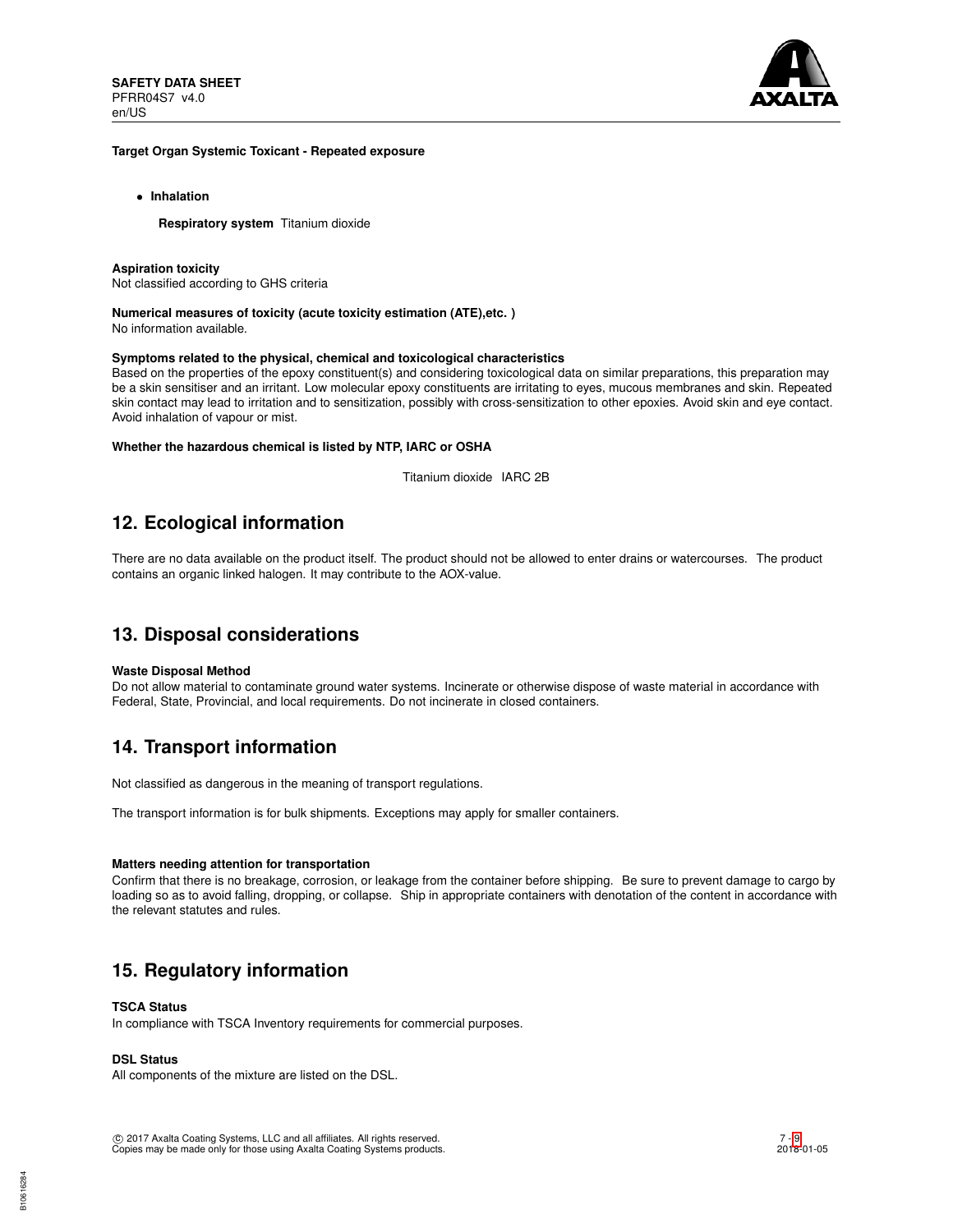

# **Photochemical Reactivity**

Non-photochemically reactive

### **Regulatory information**

|                                                              |         | — EPCRA —————— CERCLA CAA |   |             |     |
|--------------------------------------------------------------|---------|---------------------------|---|-------------|-----|
| CAS # Ingredient                                             |         | 302 TPQ RQ 311/312 313    |   | RQ(lbs) HAP |     |
| 2451-62-9 1,3,5- triglycidyl isocyanu- N NR NR A,C,F,N,P,R N |         |                           |   | NR N        |     |
| rate                                                         |         |                           |   |             |     |
| 13463-67-7 Titanium dioxide                                  |         | N NR NR A.C.F.N.P.R N     |   | NR N        |     |
| 74336-55-3 Pyrazolo[5,1-b]quinazolin-                        | N NR NR | NA.                       | N | NA.         | - N |
| 9(1h)-one, 2-methyl                                          |         |                           |   |             |     |

#### **Key:**

| <b>EPCRA</b>                                     | Emergency Planning and Community Right-to-know Act (aka Title III, SARA)                                                                                                                                                                       |  |  |
|--------------------------------------------------|------------------------------------------------------------------------------------------------------------------------------------------------------------------------------------------------------------------------------------------------|--|--|
| 302                                              | Extremely hazardous substances                                                                                                                                                                                                                 |  |  |
|                                                  | $311/312$ Categories $F =$ Fire Hazard $A =$ Acute Hazard<br>$R =$ Reactivity Hazard $C =$ Chronic Hazard<br>P = Pressure Related Hazard                                                                                                       |  |  |
| 313 Information                                  | Section 313 Supplier Notification - The chemicals listed above with<br>a 'Y' in the 313 column are subject to reporting requirements of<br>Section 313 of the Emergency Planning and Community<br>Right-to-Know act of 1986 and of 40 CFR 372. |  |  |
| CERCLA<br><b>HAP</b><br>TPQ<br>RQ.<br>NA.<br>NR. | Comprehensive Emergency Response, Compensation and Liability Act of 1980.<br>Listed as a Clean Air Act Hazardous Air Pollutant.<br>Threshold Planning Quantity.<br><b>Reportable Quantity</b><br>not available<br>not regulated                |  |  |

# **16. Other information**

HMIS rating H: 1 F: 0 R: 1

Glossary of Terms:

ACGIH | American Conference of Governmental Industrial Hygienists.<br>
IARC | International Agency for Research on Cancer.

- IARC | International Agency for Research on Cancer.<br>NTP | National Toxicology Program.
- NTP National Toxicology Program.<br>OEL Cocupational Exposure Limit
- OEL Cccupational Exposure Limit<br>
OSHA Cccupational Safety and Hea
- OSHA Occupational Safety and Health Administration.<br>STEL Short term exposure limit
- Short term exposure limit
- TWA | Time-weighted average.
- PNOR | Particles not otherwise regulated.
- PNOC | Particles not otherwise classified.

NOTE: The list (above) of glossary terms may be modified.

Notice from Axalta Coating Systems :

The document reflects information provided to Axalta Coating Systems by its suppliers. Information is accurate to the best of our knowledge and is subject to change as new data is received by Axalta Coating Systems. Persons receiving this information should make their own determination as to its suitability for their purposes prior to use.

The information on this Safety Data Sheet relates only to the specific material designated herein and does not relate to use in combination with any other material or in any process.

c 2017 Axalta Coating Systems, LLC and all affiliates. All rights reserved. Copies may be made only for those using Axalta Coating Systems products.

B10616284